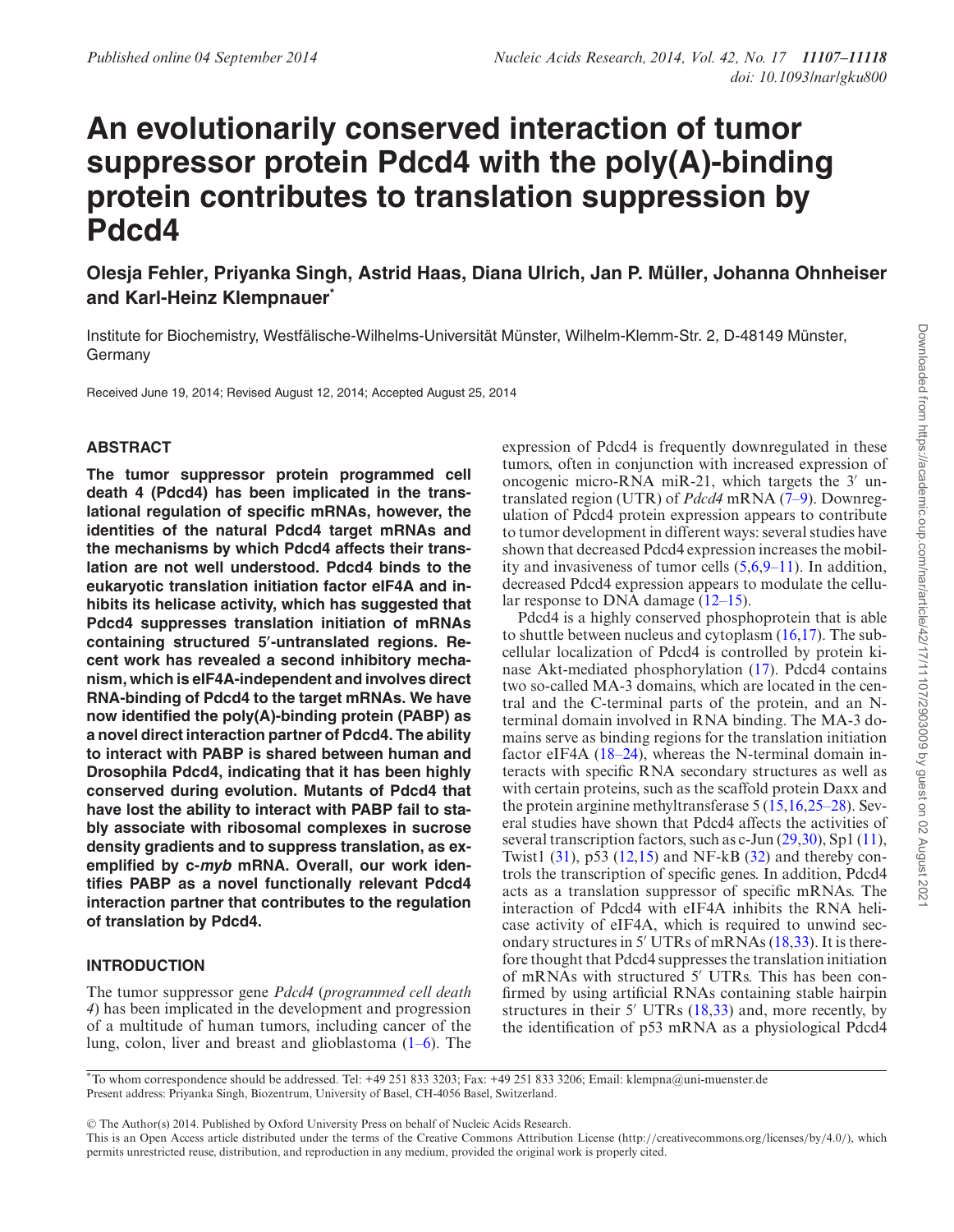target mRNA with a highly structured 5′ UTR (14). We have recently shown that Pdcd4 also suppresses the translation of c-*myb* and A-*myb* mRNAs (27,28). The inhibitory mechanism in these cases appears not to involve the interaction with eIF4A but to depend on the binding of Pdcd4 to secondary structure motifs located in the coding regions of these RNAs. Furthermore, this work has suggested that Pdcd4 inhibits translation elongation rather than translation initiation in these cases (28).

We have now examined the role of Pdcd4 as a translation suppressor in more detail and identified the  $poly(A)$ binding protein (PABP) as a novel direct interaction partner of Pdcd4. Our work shows that this interaction has been conserved during evolution and suggests that it plays an important role in tethering Pdcd4 to target RNAs.

## **MATERIALS AND METHODS**

#### **Eukaryotic expression vectors**

pCDNA3-chc-Myb is an expression vector for fulllength chicken c-Myb (27). The expression vector for wild-type human Pdcd4 has been described in  $(25)$ . pCDNA4-hPdcd4-V123A/W124A and pCDNA4-hPdcd4- K114A/K115A encode mutant human Pdcd4 proteins containing the indicated amino acid substitutions in the Nterminal part of Pdcd4. pCDNA4-hPdcd4-mut4 encodes a Pdcd4 mutant in which E249, D253, D414 and D418 were replaced by alanine (14). pEGFP-eIF4G-Nt encodes a fusion protein of EGFP and amino acids 84–224 of human eIF4G and was generated by subcloning the corresponding part of the eIF4G coding region into plasmid pEGFP-C1. The expression vector for Myc-tagged human PABP was obtained from H. Okano (34). pCDNA3–6xMyc-PABP-RRM1+2, pCDNA3–6xMyc-PABP-RRM3+4 and pCDNA3–6xMyc-PABP-Ct are expression vectors for Myc-tagged subregions of human PABP. An expression vector for Flag-tagged Tiar was obtained from C. Gueydan.

Transient transfection of QT6 fibroblasts was performed by Calcium-phosphate coprecipitation as described in (30) or by lipofectamine, according to the manufacturer's protocol. The  $\beta$ -galactosidase plasmid CMV- $\beta$  (Invitrogen) was included to monitor and normalize the transfection efficiencies.

## **Bacterial expression vectors**

pGex-6P2-hPdcd4wt encodes full-length human Pdcd4 fused to GST (25). pGex-6P2-hPdcd4-RBDstop is a derivative generated by introducing a translation stop codon at amino acid position 155 of Pdcd4. pGex-6P2-hPdcd4 mut4 encodes a GST-Pdcd4 fusion protein in which Glu249, Asp253, Asp414 and Asp418 were mutated to Ala. pGex-6P2-hPdcd4-mut1, pGex-6P2-hPdcd4-mut2 and pGex-6P2-hPdcd4-DM encode GST-Pdcd4 fusion proteins carrying amino acid substitutions in the RNA-binding domain that disrupt the RNA-binding activity (25). pGex-6P2-hPdcd4-R110A, pGex-6P2-hPdcd4-R110K, pGex-6P2-hPdcd4-K114A/K115A, pGex-6P2-hPdcd4- K121A, pGex-6P2-hPdcd4-V123A/W124A and pGex-6P2-hPdcd4-A118E encode GST-Pdcd4 fusion proteins

carrying the indicated amino acid substitutions. pGex-6P2-  $\triangle$ RBD encodes a GST-Pdcd4 fusion protein with an internal deletion of amino acids 66–150 of Pdcd4. pGex-6P2- DmPdcd4 encodes a *Drosophila melanogaster* Pdcd4 GST fusion protein and was generated by amplifying the coding region of Drosophila CG10990 with the primers 5′ -CGTG GAATTCCCATGGAAGTGGAATCGAAT-3′ (forward) and 5′ -ATATGCGGCCGCTTAATCACGCATGGT-3′ (reverse) and cloning it between the EcoRI and NotI sites of pGex-6P2. pGEX-4T1-DmPdcd4-RBDstop encodes a related fusion protein containing only the N-terminal domain of DmPdcd4. To construct this plasmid the corresponding coding region was amplified using the primers 5 ′ -GGCGAATTCATGGAAGTGGAATCGAAT-3′ and 5 ′ -AGGCTCGAGTTACAGCTCCACATTACGATC-3′ and cloning it between the EcoRI and XhoI sites of pGex-4T1. The bacterial expression vector for mouse His-PABP-RRM1–4 (amino acids 1–375) was a gift from Lorna Waters (Department of Biochemistry, Leicester, UK).

## **Antibodies**

c-Myb was detected with Myb-specific monoclonal antibodies 5E11 (35). Pdcd4 was detected with a rabbit antiserum against the N-terminus of human Pdcd4 (12). Antibodies against GFP (Roche Diagnostics, Mannheim, Germany), eIF4A, eIF4G, eIF4E, PABP (Cell Signalling Technology), Y14 (Santa Cruz Biotechnology) and the Flag, Myc and His-tag were obtained from commercial suppliers. Antiserum against Drosophila PABP was kindly provided by E. Izaurralde (Tübingen, Germany).

## **GFP-Trap and co-immunoprecipitation**

QT6 fibroblasts transfected with the desired expression vectors were lysed 24 h after transfection in egg lysis buffer (ELB) (120 mM sodium chloride, 50 mM Tris/HCl, pH 7.4, 20 mM sodium fluoride, 1 mM EDTA, 6 mM EGTA, 15 mM sodium pyrophosphate, 1 mM PMSF, 0.5% Nonidet P-40, 1 ng/ml of aprotinin, 0.2 ng/ml of leupeptin, 1 ng/ml of pepstatin) and centrifuged for 20 min at  $14\,000 \times g$ .  $10\%$ of the supernatant was retained for input control, the remaining 90% was incubated with GFP-trap beads (Chromotec, München) for 3 h at  $4°C$ . Beads were washed three times with ELB buffer, boiled in sodium dodecyl sulfate (SDS) sample buffer and analyzed together with the input samples by SDS-(PAGE) polyacrylamide gel electrophoresis and western blotting. For co-immunoprecipitation, the desired antibodies were added to the total cell extract (TCE) and incubated for 2 h at 4◦C. Immune complexes were then bound to protein A sepharose, washed and analyzed by western blotting.

## **GST pull-down assay**

Glutathione S-transferase (GST) fusion protein expression was induced in cultures of transformed *Escherichia coli* BL21-pLysS bacteria by adding isopropyl-Dthiogalactopyranoside to a final concentration of 0.5 mM. After additional 3 h of growth at 37◦C the bacteria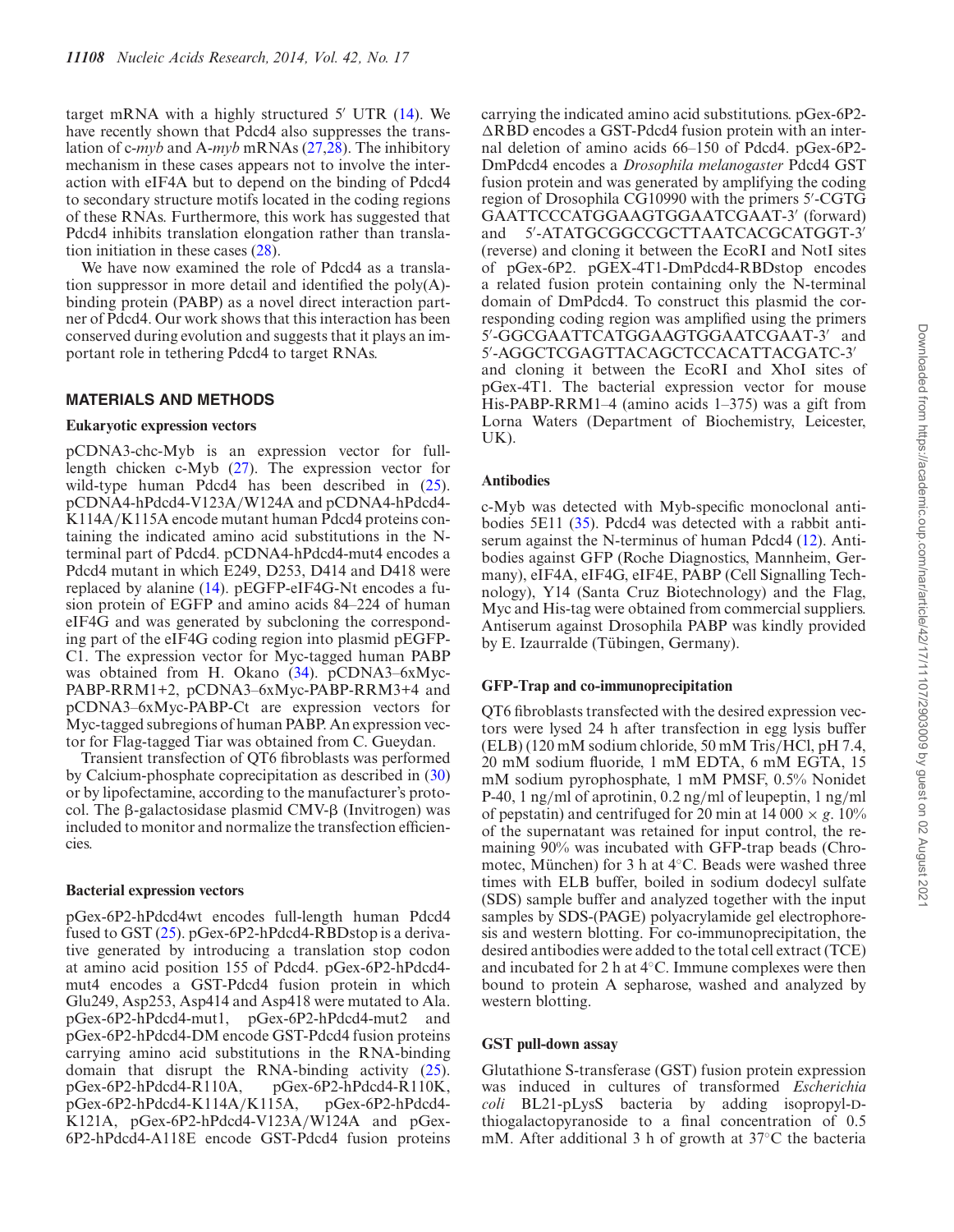were harvested by centrifugation for 10 min at 5000  $\times$  g. Bacterial pellets were resuspended in GST lysis buffer (50 mM Tris-HCl; pH 8,0; 150 mM NaCl; 1% Triton X-100; 1 mM DTT; 0,1 mM Phenylmethylsulfonyl fluoride (PMSF)) and lysed by three freeze-thaw-cycles and sonication. An extract of soluble protein was prepared by ultracentrifugation for 1 h at 100 000  $\times$  *g*. Extracts containing 5–10  $\mu$ g of GST fusion protein were then mixed with 30  $\mu$ l of glutathione-sepharose (GE Healthcare) and incubated at 4 ◦C for 1 h. The sepharose beads were then washed three times with ELB buffer and used for GST pull-down assays as follows: QT6 cells transfected with the appropriate expression vectors were lysed in ELB buffer and aliquots of the lysate were then incubated under constant agitation for 1 h at 4◦C with bacterially expressed GST fusion protein coupled to glutathione-sepharose. Alternatively, GST fusion protein-loaded sepharose beads were incubated with purified, bacterially expressed His-PABP-RRM1–4. Subsequently, beads were washed three times with ELB buffer. Bound proteins were eluted from the beads by boiling in SDS sample buffer and analyzed by SDS-PAGE followed by staining with Coomassie brilliant blue or western blotting using appropriate antibodies.

## **Sucrose density gradient centrifugation of cytoplasmic extracts**

Cells were treated with 50  $\mu$ g/ml cycloheximide for 30 min before they were washed with ice-cold PBS (containing 50  $\mu$ g/ml cycloheximide) and lysed for 20 min on ice in hypotonic buffer (10 mM Hepes, pH 7.5; 5 mM KCl; 2 mM  $MgCl<sub>2</sub>; 1 mM DTT; 0.5% NP40; 1 mM PMSF; supple$ mented with 40 U/ml RNaseOUT (Invitrogen) and a protease inhibitor cocktail containing 5 ng/ml pepstatin A, 1 ng/ml leupeptin hemisulfate and 5 ng/ml aprotinin). The lysed cells were pelleted at 14 000 rpm for 15 min at 4◦C. The supernatant was collected as cytoplasmic fraction and layered on top of a 10–50% sucrose density gradient made in hypotonic buffer. Gradients were centrifuged in a SW41 rotor at 36 000 rpm for 2 h at 4◦C. The gradients were fractionated and aliquots of the fractions were analyzed by 10% SDS-PAGE and western blotting to determine the distribution of Pdcd4, or treated with Proteinase K and 1% SDS and analyzed by agarose gel electrophoresis to determine the distribution of ribosomal RNAs.

#### **RNA-binding assays**

RNA-binding assays of GST-Pdcd4 fusion proteins were performed as described before in (16). GST fusion proteins were fractionated by SDS-PAGE and blotted onto nitrocellulose. Radiolabeled RNA was synthesized *in vitro* using T7 RNA polymerase,  $[\alpha^{32}P]$ -UTP and the linearized plasmid pCDNA3 c-myb#3 (27) as template. Blots were incubated first with 6 M urea; 0.2% NP40 for 10 min, washed four times 15 min each with RNA-binding buffer (10 mM Tris HCl, pH 7.5; 5 mM KCl;  $2 \text{ mM } MgCl_2$ ) lacking RNA and then incubated for 15 min in RNA-binding buffer containing radiolabeled RNA. Subsequently, the blots were washed three times for 10 min with binding buffer lacking RNA and analyzed by autoradiography. All incubations were performed at room temperature.

Chromatography on poly(U)-agarose was performed as follows (all steps at 4◦C). GST-Pdcd4 fusion proteins were purified by binding to glutathione-sepharose and eluting them over night with 15 mM glutathione in 10 mM Tris-HCl, pH 7.5. Eluted proteins were then incubated for 1– 2 h with poly(U)-agarose (Sigma-Aldrich) equilibrated in binding buffer (10 mM Hepes, pH 7.5; 5 mM KCl; 5 mM EDTA). The agarose beads were then transferred to a chromatography column, washed several times with binding buffer to remove unbound protein. Bound proteins were then eluted with binding buffer supplemented with increasing concentrations of NaCl. Aliquots of the input sample, the last wash fraction and the salt elution fractions were then analyzed by SDS-PAGE and western blotting.

## **Electrophoretic mobility shift assay**

Electrophoretic mobility shift assay (EMSA) was performed with an oligo $(A)_{25}$  ribo-oligonucleotide end-labeled with  $[\gamma^{32}P]$ -ATP and T4 polynucleotide kinase. His-PABP-RRM1–4 was purified from bacterial extracts by binding to Ni-NTA beads followed by washing with purification buffer  $(50 \text{ mM } \text{NaH}_2\text{PO}_4, \text{ pH } 8.0; 5 \text{ mM } \text{NaCl})$  and eluting the proteins in the same buffer supplemented with 200 mM imidazole as described above. Binding reactions were set up in a total volume of 20 ml of buffer (10 mM Tris-HCl, pH 7.8; 100 mM NaCl, 1 mM EDTA, 2% ficoll) containing the radiolabeled oligo $(A)_{25}$  and the desired proteins. Reactions were incubated for 30 min on ice and analyzed by electrophoresis in 7.5% native polyacrylamide gels in  $0.5 \times$  TBE buffer. Gels were dried and analyzed with a phosphor image analyzer.

## **RESULTS**

## **Pdcd4 interacts with PABP in vitro and in vivo**

We have shown previously that Pdcd4 suppresses the translation of c-*myb* and A-*myb* mRNAs by binding to RNA secondary structures present in the coding regions of these mRNAs (27,28). Unexpectedly, the inhibitory effect exerted by Pdcd4 on these RNAs was also observed when a mutant of Pdcd4 was used that was not able to interact with the translation initiation factor eIF4A (28; and data not shown). This mutant (Pdcd4-mut4) contained several amino acid substitutions in both MA3 domains that were previously shown to be essential for eIF4A binding (18– 24). Therefore, we became interested to investigate whether Pdcd4 interacts also with other translation factors in addition to eIF4A. *In vitro* binding experiments using GST-Pdcd4 and extracts of human cells showed that Pdcd4 was able to bind eIF4A, eIF4G, eIF4E and PABP present in the extract (Figure 1A). Comparison of the input and bound fractions of these proteins suggested that eIF4A and PABP were bound more efficiently than eIF4G and eIF4E. We therefore focused on the possibility that Pdcd4 also binds to PABP in addition to its known interaction partner eIF4A. To investigate whether the binding of PABP by GST-Pdcd4 was mediated by eIF4A, we performed a pull-down experiment with a Pdcd4 mutant (Pdcd4-mut4) that is unable to interact with eIF4A (18–24). This experiment clearly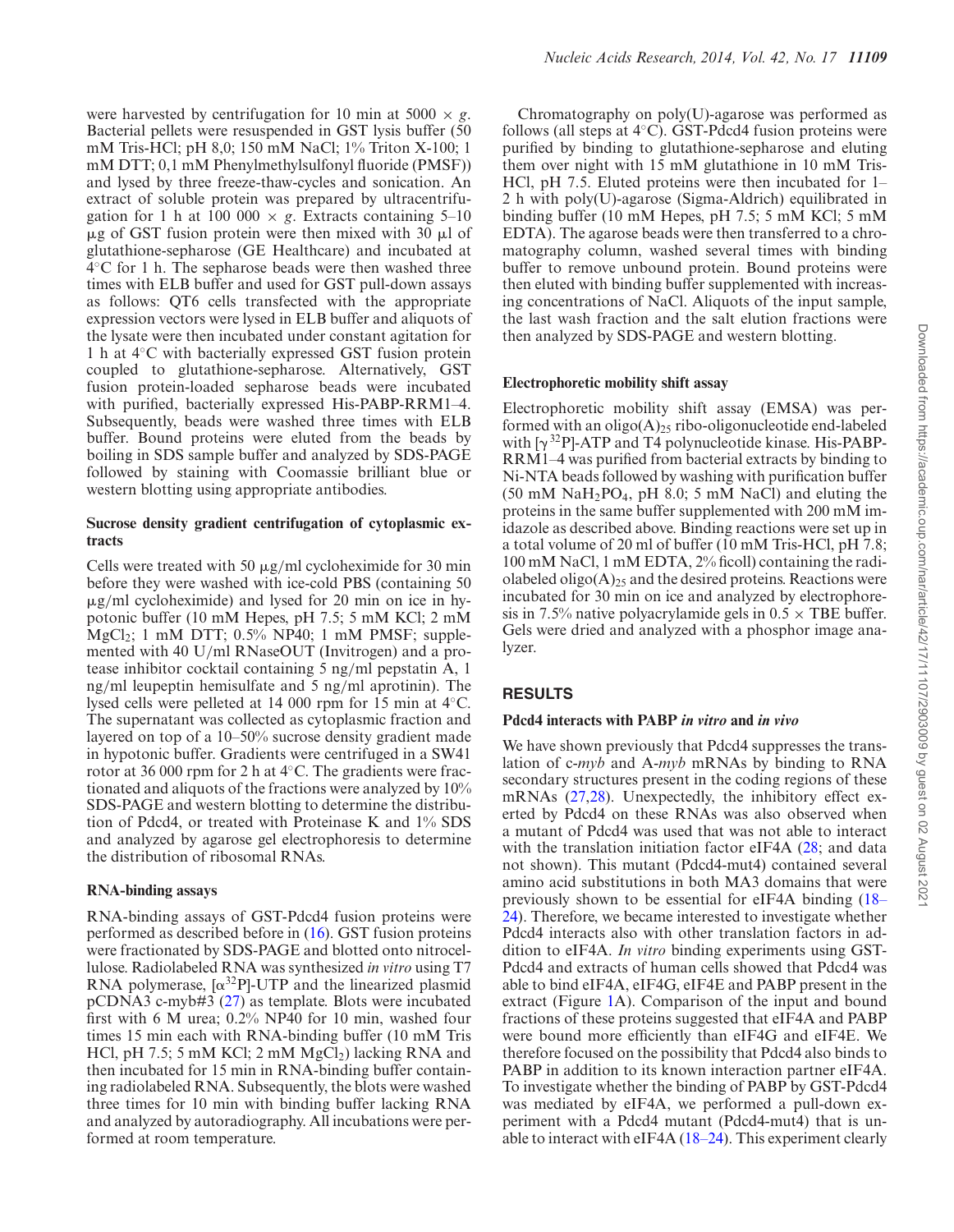

**Figure 1.** Pdcd4 interacts with PABP. (**A** and **B**) GST, GST-Pdcd4 or GST-Pdcd4 mut4 proteins were immobilized on glutathione sepharose and incubated with HEK293 cell extract. Bound proteins and aliquots of the total extracts were analyzed by SDS-PAGE and western blotting with antibodies against eIF4A, eIF4E, eIF4G and PABP. A Coomassie blue stained gel demonstrating equal loading of the beads with GST proteins is shown on the right side of (B). (**C**) GST pull-down experiment showing the binding of PABP from extract of HEK293 cells. Binding reaction was performed in the absence or presence of 0.5  $\mu$ g/ml RNase A. The right side shows an agarose gel of *in vitro* translated RNA incubated without or with RNase A under the same conditions. (**D**) Extract of HEK293 cells (top) or of cells transfected with a Flag-Tiar expression vector (bottom) was analyzed for binding to GST and GST-Pdcd4 as in (A). Proteins were detected with antibodies against Y14 and the Flag-tag. (**E**) Extract from HEK293 cells was precipitated with rabbit antiserum against Pdcd4 or with pre-immune serum. Immunoprecipitates and an aliquot of the TCE (input) were analyzed by western blotting with antibodies against PABP and Pdcd4. The asterisk marks an intense signal in the immunoprecipitate lanes, which is due to immunoglobulins from the antiserum.

showed that the binding of PABP to Pdcd4 was independent of the Pdcd4-eIF4A interaction and suggested that PABP might be a direct interaction partner of Pdcd4 (Figure 1B). GST-Pdcd4-mut4 also showed reduced binding of eIF4G and eIF4E suggesting that their interaction with Pdcd4 was mediated by eIF4A (data not shown). Since PABP and Pdcd4 are RNA-binding proteins, we were concerned that the binding of PABP to GST-Pdcd4 might be due to RNA present in the cell extract. To address this pos-

sibility we performed an additional pull-down experiment to see if RNase A added during the binding reaction diminished the binding (left part of Figure 1C). A control reaction containing *in vitro* transcribed RNA and incubated under the same conditions confirmed that the amount of RNase A added to the binding reaction was sufficient to completely digest the RNA (right part of Figure 1C). Moreover, we also analyzed the binding of two unrelated RNAbinding proteins to GST-Pdcd4. Figure 1C shows that the RNA-binding protein Tiar and the exon-junction complex protein Y14 were not bound by Pdcd4, pointing toward a direct interaction between Pdcd4 and PABP. Together, these experiments made it unlikely that the interaction of Pdcd4 and PABP was mediated by unspecific binding to RNA present in the cell extract. To provide evidence that Pdcd4 and PABP also interact as endogenous proteins, we performed co-immunoprecipitation experiments with extracts from untransfected HEK293 cells. Figure 1D shows that antiserum against Pdcd4, but not the pre-immune serum used as control, was able to coprecipitate a significant fraction of PABP from cell extracts.

#### **The interaction of Pdcd4 and PABP is mediated by the RNAbinding domains of both proteins**

To map the binding site for PABP within Pdcd4, we performed *in vitro* binding experiments using wild-type and the mutant GST-Pdcd4 proteins illustrated schematically in Figure 2A. The purified proteins are shown in Figure 2C. Figure 2B shows that a Pdcd4 deletion construct consisting only of the N-terminal RNA-binding domain was able to bind PABP, whereas a deletion mutant lacking the RNAbinding domain but containing both MA3 domains failed to bind PABP. This showed that PABP interacts with the RNA-binding domain of Pdcd4 and confirmed that binding of eIF4A and PABP are independent binding partners of Pdcd4. We also tested the binding of PABP to Pdcd4 proteins carrying amino acid replacements in one or both of two clusters of basic amino acids (referred to as RBD mut1, RBD mut2 and RBD-DM) that were found previously to be crucial for RNA binding by Pdcd4 (25). Both single RBD mutants showed reduced binding of PABP and the double mutant did not bind to PABP at all (Figure 2B). This substantiated the conclusion that PABP interacts with the RNA-binding domain of Pdcd4.

To map the binding site for Pdcd4 within PABP, we performed *in vitro* pull-down experiments using partially deleted versions of PABP (Figure 2D). As shown in Figure 2E and F, only full-length PABP and the construct consisting of RRM motifs 1 and 2 was able to bind to Pdcd4. We therefore concluded that the main interaction site for Pdcd4 is located within RRM 1 and 2 of PABP. However, because the efficiency of binding of full-length PABP to GST-Pdcd4 was higher than that of PABP-RRM1  $+ 2$  it is possible that another part of PABP also contributes to the interaction with Pdcd4.

#### **Pdcd4 and PABP are direct interaction partners**

Because PABP was derived from extracts of transfected cells in the binding experiments shown in Figure 2, we could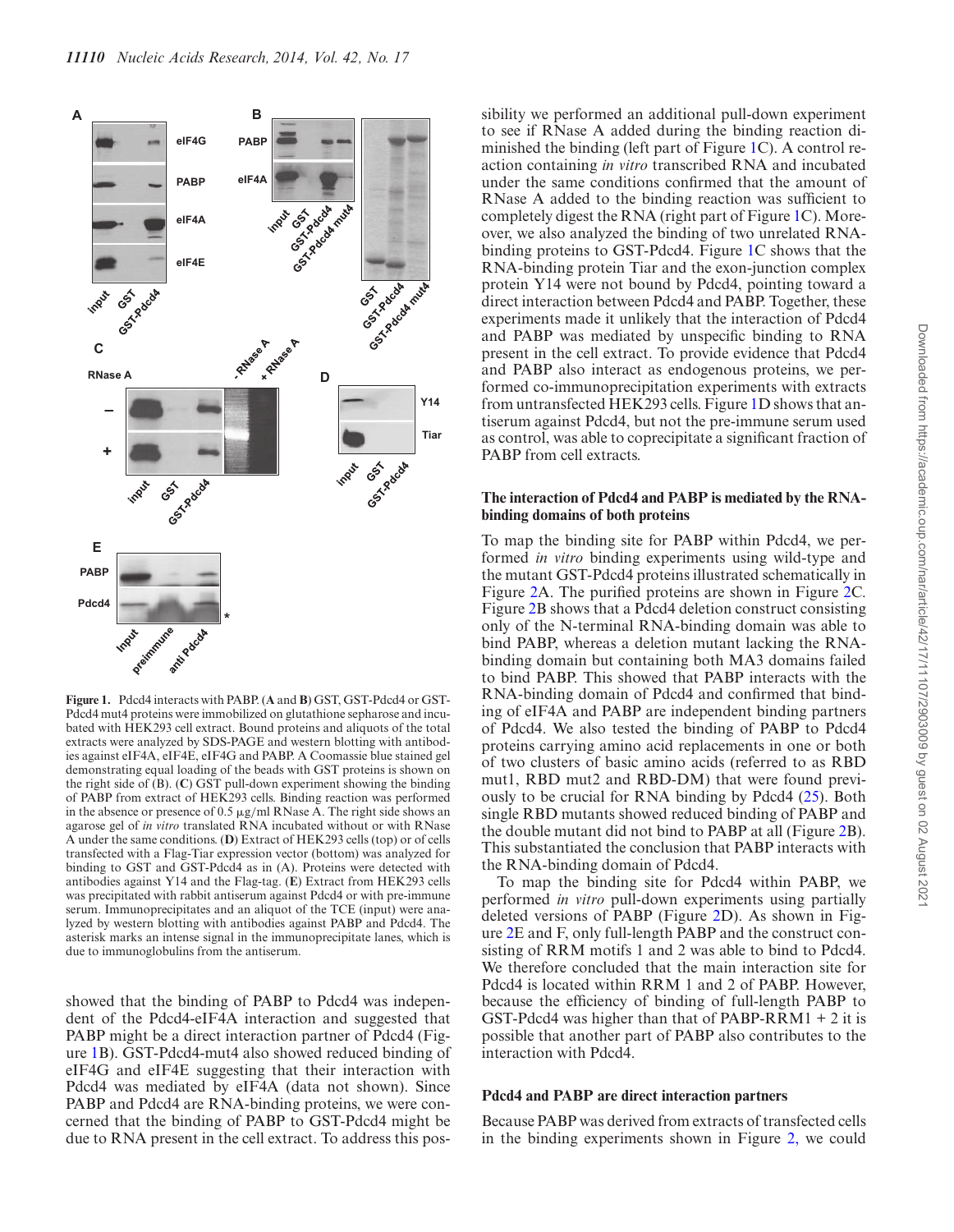

**Figure 2.** Mapping of the Pdcd4- and PABP-binding regions. (**A**) Schematic structure of GST-Pdcd4 proteins. RBD and MA3 refer to the RNA binding and MA3 domains. (**B**) Cell extract from QT6 fibroblasts transfected with an expression vector for Myc-PABP was analyzed for binding to GST-Pdcd4 proteins as in Figure 1. Bound proteins and an aliquot of the input extract were analyzed by western blotting with antibodies against the Myc-tag. (**C**) Coomassie blue stained gel demonstrating equal loading of the sepharose beads with GST-Pdcd4 proteins. (**D**) Schematic structure of Myc-PABP proteins. RRM1–4 and PABPC refer to the RNA-binding motifs and the C-terminal domain of PABP. (**E**) Cell extract from QT6 fibroblasts transfected with an expression vectors for Myc-PABP constructs was analyzed for binding to GST-Pdcd4 proteins. Bound proteins and an aliquot of the input extracts were analyzed by western blotting with antibodies against the Myc-tag. (**F**) Equal loading of the sepharose beads with GST-Pdcd4 proteins is shown by Coomassie blue staining.

not exclude the possibility that the interaction of Pdcd4 and PABP was mediated by another protein present in the cell extract. We therefore expressed His-PABP-RRM1–4 in bacteria, purified it and subjected it to a pull-down experiment with bacterially expressed and purified GST-Pdcd4. Figure 3 shows that bacterially expressed PABP-RRM1–4 bound efficiently to GST-Pdcd4 and to a GST-Pdcd4 protein containing only the RNA-binding domain of Pdcd4. Since both purified proteins interacted in the absence of other eukaryotic proteins, we concluded that Pdcd4 and PABP are directly binding to each other. We also confirmed by a binding reaction in the presence of RNase A that the interaction was not mediated by unspecific binding of both proteins to RNA (Figure 3B).

## **The ability to bind to RNA and to interact with PABP is conserved between human and Drosophila Pdcd4**

Evolutionary conservation provides strong arguments for the functional importance of specific traits of proteins, such as their ability to undergo specific interactions. Since Pdcd4 has been highly conserved during evolution, we were interested to know whether the ability to bind to RNA and to interact with PABP are conserved features of Pdcd4. The *CG10990* gene of *Drosophila melanogaster* encodes a protein that is highly related to the mammalian Pdcd4 pro-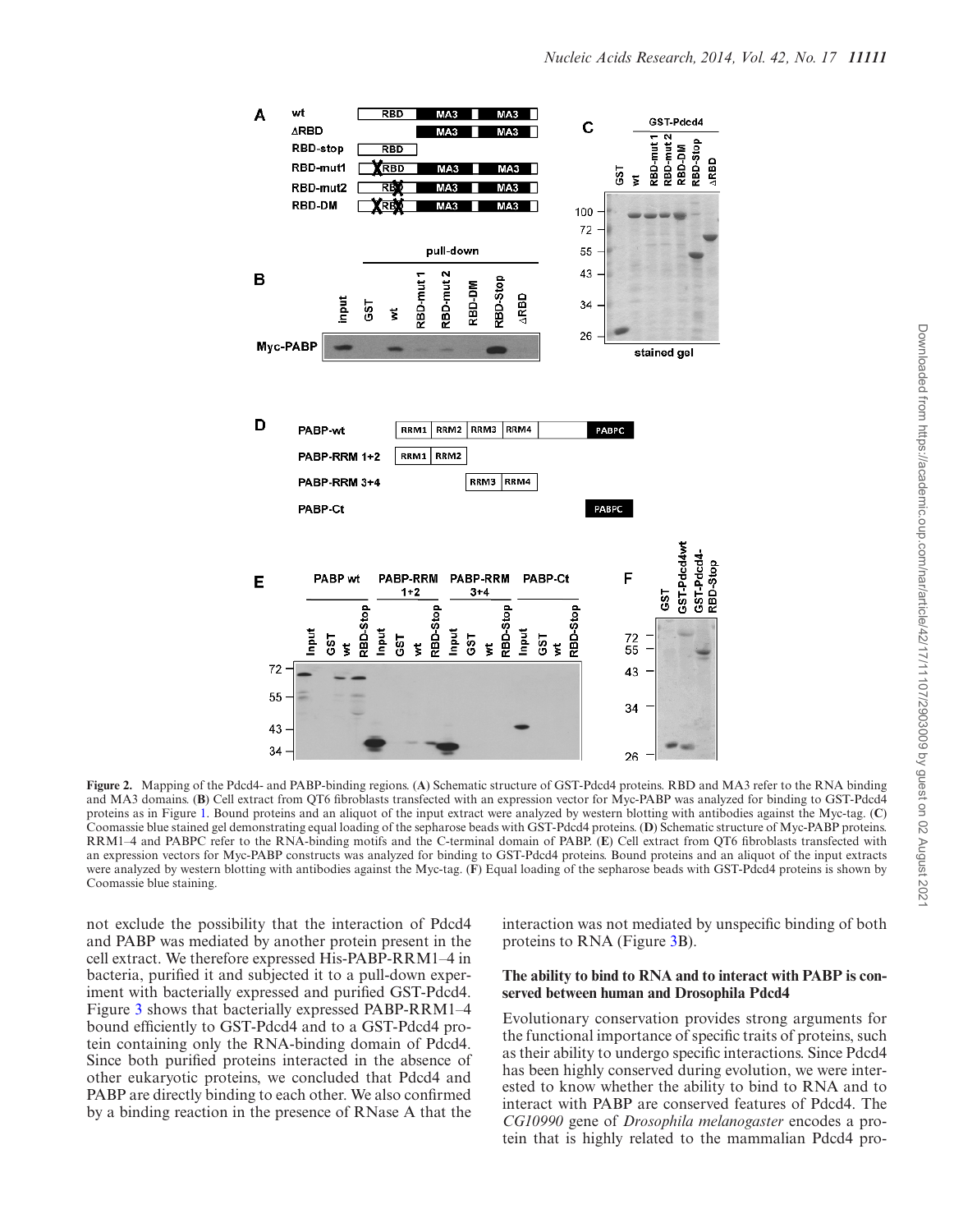

**Figure 3.** PABP and Pdcd4 are direct interaction partners. (**A**) Bacterially expressed and purified PABP-RRM 1–4 was analyzed for binding to GST-Pdcd4. Input and bound proteins were analyzed by western blotting with antibodies against PABP (top) or by staining with Coomassie blue (bottom). The input fraction corresponds to 2.5% of the bound fractions. (**B**) Binding of PABP-RRM 1–4 to the indicated GST-proteins was carried out in the absence or presence of  $0.5 \mu$ g/ml RNase A, followed by western blotting with antibodies against PABP.

tein. Figure 4A shows that the domain structures of human and Drosophila Pdcd4 are very similar. To investigate if the Drosophila protein has RNA-binding activity, we employed a nitrocellulose blotting assay. Purified bacterially expressed human and Drosophila GST-Pdcd4 proteins were subjected to SDS-PAGE and blotted onto a nitrocellulose membrane or stained with Coomassie blue. The blots were then incubated with radiolabeled *in vitro* synthesized RNA, washed and analyzed by autoradiography. Figure 4B shows that human and Drosophila Pdcd4 were able to bind RNA. As a control for specificity of the binding assay a mutant version of human Pdcd4 (Pdcd4-RBDmut) lacking RNA-binding activity (25) was included. The experiment also showed that the N-terminal domain of the Drosophila protein, like that of human Pdcd4 (16,25), is sufficient for RNA binding. To investigate whether Drosophila Pdcd4 also interacts with PABP we performed an *in vitro* binding experiment with TCE from Drosophila Schneider S2 cells. Figure 4C shows that full-length Drosophila Pdcd4 as well as the N-terminal domain of the protein were able to bind PABP. Binding also occurred when RNase A was added to the cell extract, suggesting that it was not an artifact of unspecific binding of both proteins to RNA (Figure 4D). We therefore concluded that the N-terminal domain of Drosophila Pdcd4 binds RNA as well as PABP, demonstrating that both binding activities are conserved during evolution.

#### **Mutation of highly conserved amino acid residues within the Pdcd4 RNA-binding domain abolishes its interaction with PABP**

To further explore the role of the interaction of Pdcd4 with PABP, we decided to generate Pdcd4 mutants that disrupt the PABP-binding activity. Comparison of the Pdcd4 amino acid sequence of widely divergent species revealed a very highly conserved region within the second half of the N-

terminal domain that has not been implicated in RNA binding (Figure 5A). To investigate if this region is involved in PABP binding, we mutated specific amino acid residues in this conserved region. These mutants were expressed as GST-Pdcd4 fusion proteins and examined in pull-down experiments for their ability to interact with PABP. As shown in Figure 5B, two of the mutants (K114A/K115A and V123A/W124A) were unable to interact with PABP, demonstrating that the highly conserved part of the RNAbinding domain is involved in the Pdcd4-PABP interaction. We also analyzed the RNA-binding activity of these mutants by a poly(U)-agarose-binding assay (Figure 5C). Wild-type Pdcd4 and both mutant proteins were able to bind to poly(U)-agarose and were eluted at similar salt concentrations, demonstrating that both Pdcd4 mutants had retained RNA-binding activity. Thus, the Pdcd4 mutants K114A/K115A and V123A/W124A dissociate RNAand PABP-binding activities of Pdcd4 from each other, clearly demonstrating that these are independent activities of Pdcd4.

#### **Pdcd4 mutants lacking PABP-binding activity do not suppress translation of c-myb mRNA**

To explore the functional relevance of the interaction of Pdcd4 and PABP, we first investigated if the Pdcd4 mutants that failed to bind to PABP were still able to suppress the translation of c-*myb* mRNA. Figure 6A shows that wildtype Pdcd4 suppressed the expression of c-Myb when cotransfected with a c-Myb expression vector, consistent with our previous work which has shown that the inhibitory effect of Pdcd4 is due to suppression of translation of c-*myb* RNA (27). Interestingly, both Pdcd4 mutants were unable to reduce c-Myb expression, suggesting that the interaction with PABP is necessary for the suppression of c-*myb* mRNA translation by Pdcd4.

PABP is known to stimulate translation initiation by interacting with eIF4G bound at the 5′ end of the mRNA, thereby causing formation of a closed loop structure of the mRNA (36,37). Several proteins have been shown to suppress translation by interfering with the circularization of the RNA. For example, the interaction with the PABP-interacting protein 2 (Paip2) displaces PABP from the poly(A)-tail of the mRNA and also inhibits its interaction with eIF4G (38,39). Similarly, the GW182 protein, which acts as a scaffold for the assembly of silencing complexes on specific mRNAs, is thought to disrupt PABP function also by blocking its interaction with eIF4G (40). To see if Pdcd4 acts in similar manner, we investigated the effect of Pdcd4 on the ability of PABP to bind to the poly(A)-tail and to interact with eIF4G. To study the influence of Pdcd4 on RNA binding by PABP, we performed EMSAs with a radiolabeled oligo(A)25 ribo-oligonucleotide and bacterially expressed, purified PABP-RRM1–4, GST-Pdcd4 and GST-Pdcd4- $\triangle$ RBD. Figure 6B shows that PABP bound strongly to the oligonucleotide, as evidenced by the mobility shift of the oligonucleotide, whereas Pdcd4 itself did not bind. Addition of an excess of Pdcd4 to the binding reaction containing PABP did not reduce the PABP-induced mobility shift. We therefore concluded that Pdcd4 does not interfere with RNA-binding activity of PABP.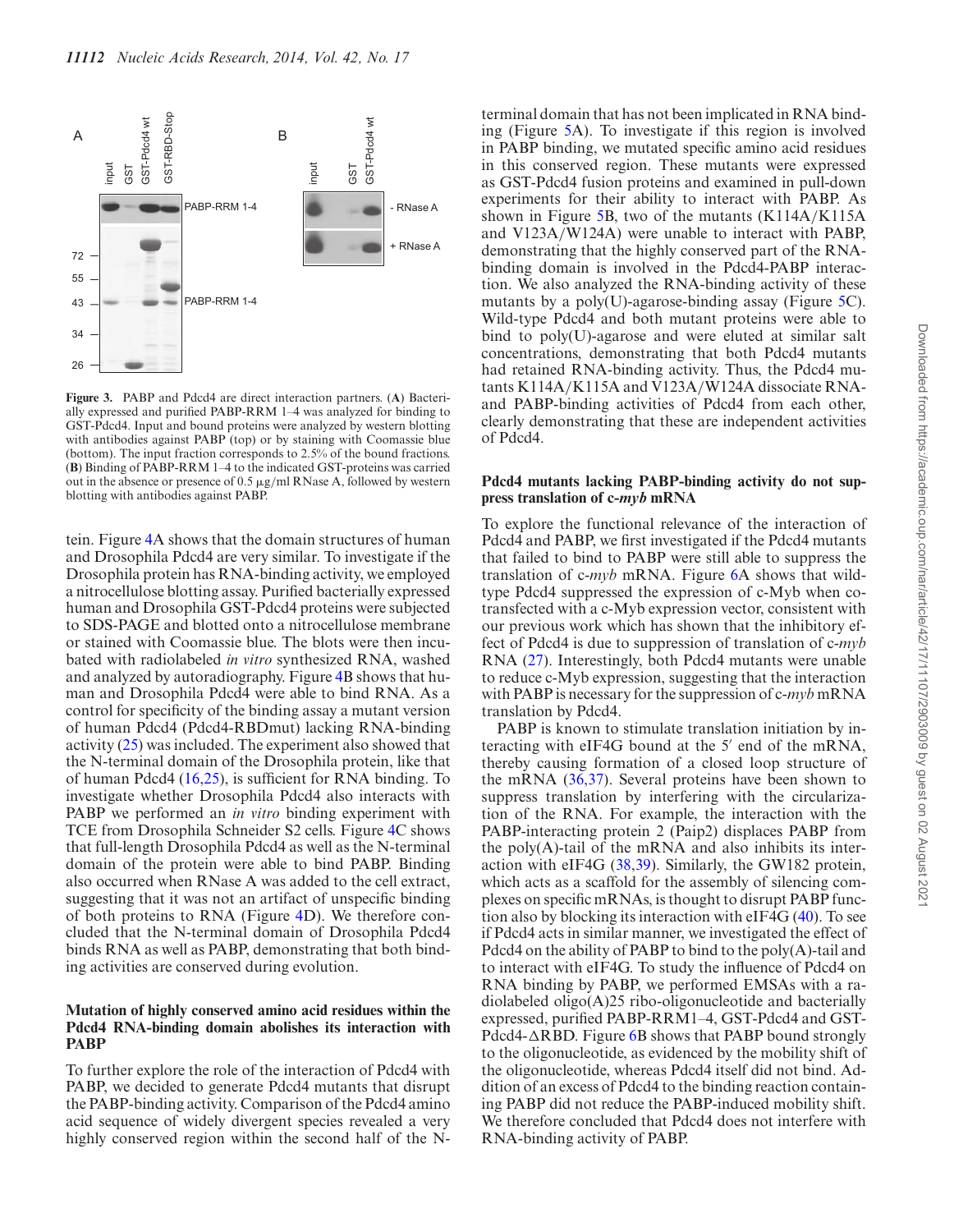

**Figure 4.** The ability of Pdcd4 to bind to RNA and PABP is conserved between humans and *Drosophila melanogaster*. (**A**) Schematic structure of human and Drosophila Pdcd4. (**B**) Bacterially expressed and purified human and Drosophila GST-Pdcd4 proteins were fractionated by SDS-PAGE and stained with Coomassie blue or blotted onto nitrocellulose. The blots were incubated with radiolabeled RNA, washed and analyzed by autoradiography. (**C**) Extract from Drosophila Schneider S2 cells was incubated with the indicated GST proteins immobilized on glutathione sepharose beads. Bound proteins and an aliquot of the TCE was analyzed by western blotting with antibodies against Drosophila PABP (top). A stained gel demonstrating equal loading of the beads with GST proteins is shown below. (**D**) Extracts from Drosophila Schneider S2 cells were analyzed for binding to the indicated GST proteins as in (C). Binding reactions were performed in the absence or presence of 0.5  $\mu$ g/ml RNase A.

To address if Pdcd4 interferes with the interaction between PABP and eIF4G, we transfected fibroblasts with different combinations of expression vectors for Pdcd4, Myc-PABP and a GFP-eIF4G fusion protein that contains the binding site for PABP. TCEs were then analyzed by immunoprecipitation using sepharose beads carrying a covalently bound high-affinity GFP-binding protein. As expected, PABP was specifically precipitated via eIF4G, however, co-expression of Pdcd4 had no effect on this interaction (Figure 6C). Taken together, these experiment suggested that Pdcd4 does not suppress translation by interfering with the PABP-eIF4G interaction or with PABP RNA binding.

#### **Pdcd4 mutants lacking PABP-binding activity do not cosediment with ribosomal complexes**

Fractionation of cytoplasmic extracts by sucrose density gradient centrifugation has previously shown that Pdcd4 is associated with eIF4A-containing ribosomal complexes. These complexes sediment slightly faster than small ribosomal subunits but slower than complete ribosomes and are thought to be translation pre-initiation complexes  $(25)$ . To investigate if the disruption of the Pdcd4-PABP interaction affects the association of Pdcd4 with these complexes, we transfected expression vectors for the Flag-tagged Pdcd4- K114A/K115A and V123A/W124A mutants into Hela cells and fractionated cytoplasmic extracts of these cells in sucrose density gradients. Analysis of the gradient fractions showed that both mutant proteins had lost the ability to associate with ribosomal complexes and appeared only in the upper part of the gradient (Figure 7A and B). A control experiment using Flag-tagged wild-type Pdcd4 confirmed that the Flag-tag by itself did not prevent interaction with ribosomal complexes (Figure 7C). Overall, these experiments indicated that the interaction with PABP is required for the association of Pdcd4 with the ribosomal complexes.

## **DISCUSSION**

The tumor suppressor gene *Pdcd4* is attracting increasing attention because its expression is frequently downregulated in different types of human tumors. In many cases downregulation appears to be due to increased expression of micro-RNA miR-21, an onco-miR that is upregulated in many cancer cells (41). The function of Pdcd4 is less well understood, particularly with respect to its role as a translation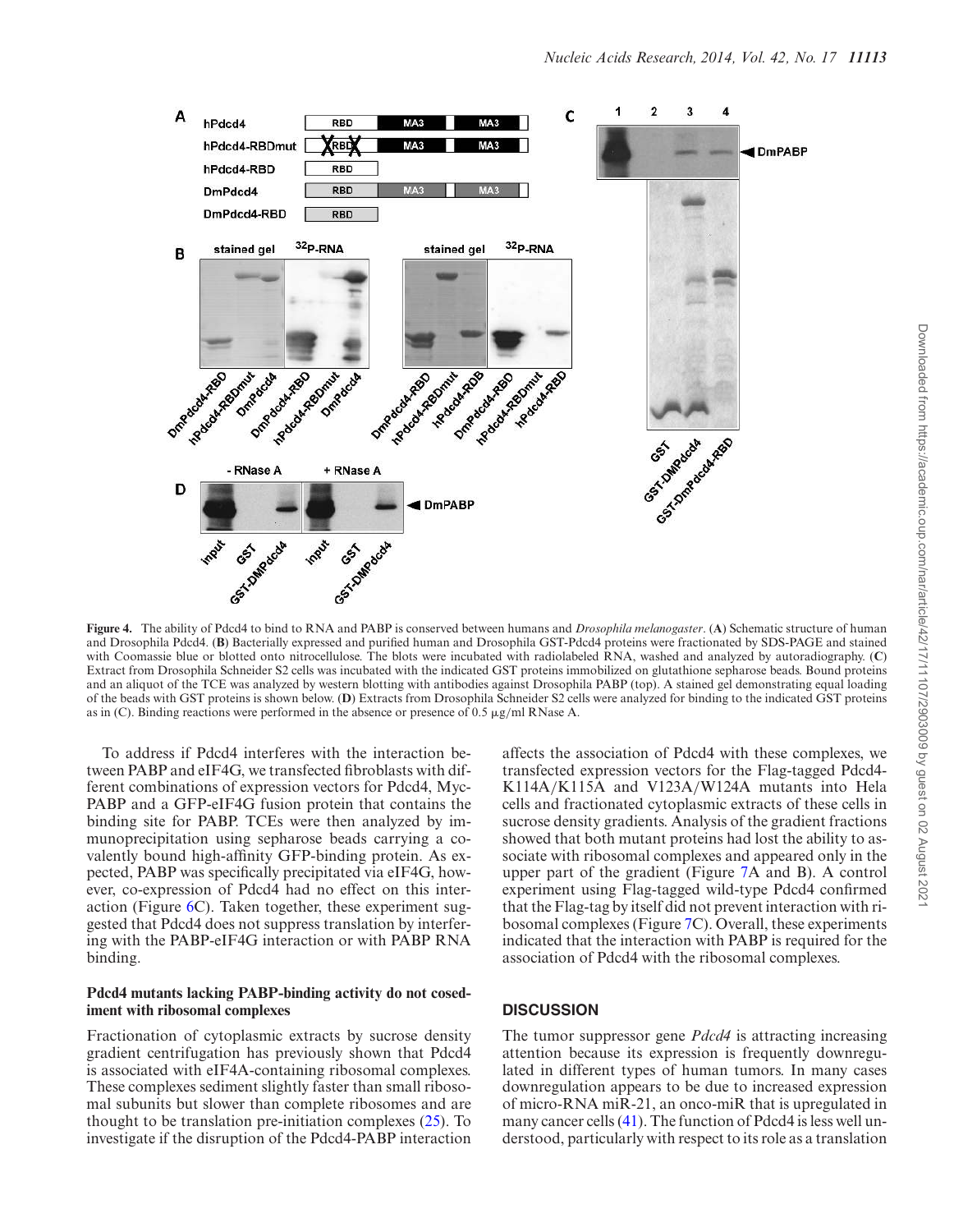

**Figure 5.** PABP- and RNA-binding are independent activities mediated by the N-terminal domain of Pdcd4. (**A**) Amino acid sequences of part of the N-terminal domain of Pdcd4 from different species. S.d., *Suberites domuncula*; D.m., *Drosophila melanogaster*; X.l., *Xenopus laevis*; D.r., *Danio rerio*; M.m., *Mus musculus*; H.s., *Homo sapiens*. Clusters of basic amino acids involved in RNA binding are marked by yellow boxes. Light and dark grey boxes mark the regions of highest conservation within the N-terminal domain and the clusters of basic amino acids implicated in RNA binding, respectively. (**B**) Extracts from cells expressing Myc-PABP were analyzed for binding to wild type and mutant GST-Pdcd4 proteins. Input and bound Myc-PABP was detected by western blotting with anti-Myc antibodies. GST-proteins were detected by Coomassie blue staining. Only the bands corresponding to the respective GST proteins are shown. (**C**) GST-Pdcd4-wt, GST-Pdcd4-V123A/W124A and GST-Pdcd4-K114A/K115A were analyzed by chromatography on poly(U)-agarose. Bound proteins were eluted from the column with binding buffer containing increasing amounts of NaCl. Samples of input, wash and salt-eluate fractions were analyzed by western blotting with Pdcd4 antiserum.

suppressor. The finding that Pdcd4 inhibits the helicase activity of translation initiation factor eIF4A has initially suggested that Pdcd4 acts as a translation suppressor of mR-NAs with structured 5′ UTRs. That Pdcd4 can suppress the translation of such RNAs has indeed been confirmed by analysis of the effect of Pdcd4 on artificial RNA constructs that form stable stem-loop structures at their 5′ ends (18,33). However, since natural Pdcd4 target mRNAs were initially not known, several important questions have remained open: which mRNAs are regulated by Pdcd4? Does Pdcd4 suppress the translation of all mRNAs containing structured 5′ UTRs? Are there alternative mechanisms of translational suppression by Pdcd4? Are there mechanisms that allow Pdcd4 to selectively target specific mRNAs?

We have recently identified several natural Pdcd4 target RNAs, which has allowed us to address some of these questions and to investigate the mechanism of translational suppression by Pdcd4 in more detail (14,27,28). By examining the effect of Pdcd4 on p53 mRNA, a natural mRNA with a highly structured 5′ UTR, we have confirmed the proposed mechanism of translational suppression by Pdcd4. We have shown that the inhibition of p53 mRNA translation by Pdcd4 is mediated by the 5′ UTR and depends on the ability of Pdcd4 to bind to eIF4A (14). Surprisingly, the analysis of the effect of Pdcd4 on c-*myb* and A-*myb* mR-NAs has indicated that there is an additional mechanism of translational suppression by Pdcd4, which is independent of the Pdcd4/eIF4A-interaction, but instead requires the RNA-binding activity of Pdcd4 to target Pdcd4 to these mRNAs. We have shown that Pdcd4 preferentially binds to RNA secondary structures formed by the coding regions of c-*myb* and A-*myb* mRNAs (27,28). As a clear indication that these binding regions indeed mediate the specific targeting of Pdcd4 to these RNAs, we have shown that the fusion of the secondary structure regions to a heterologous RNA allowed Pdcd4 to recognize these RNAs as targets for translational suppression. In the course of these experiments, we have observed that translation suppression by Pdcd4 was abolished when a translation stop codon was introduced into the mRNA upstream of the Pdcd4-binding region (28). This demonstrated that Pdcd4 mediates translation suppression of these mRNAs only when it binds to the translated part of the RNAs, which suggested that Pdcd4 suppresses the translation of these RNAs by inhibiting translation elongation. Taken together, these analyses have shown that there are at least two distinct mechanisms by which Pdcd4 supresses translation, namely inhibition of translation initiation via binding to eIF4A, and inhibition of translation elongation by direct binding of Pdcd4 to the coding region of specific RNAs.

The identification of PABP as a Pdcd4 interaction partner extends our picture of Pdcd4′ s role as a translation suppressor and shows that the cooperation of Pdcd4 with the translational machinery is more complex than previously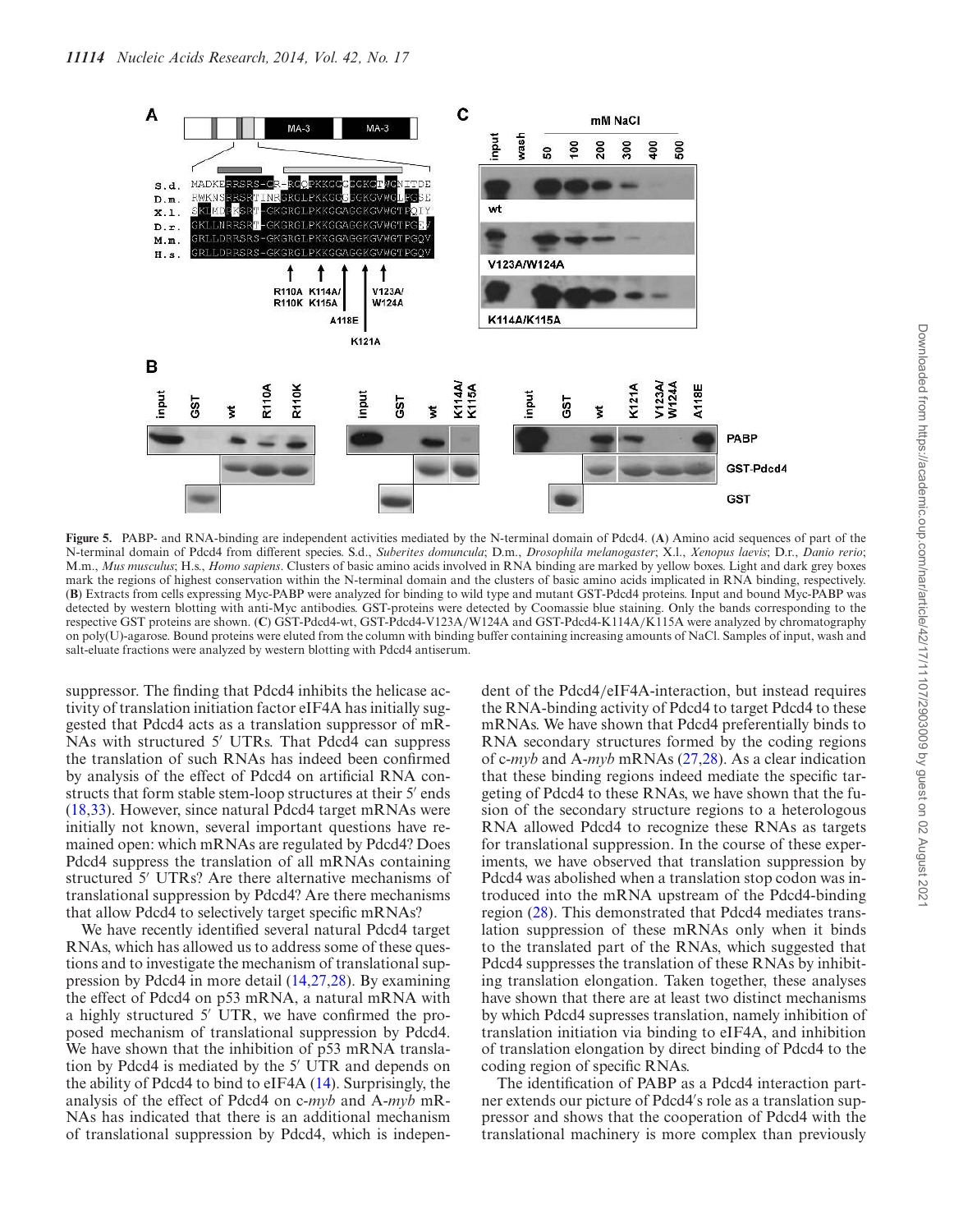

**Figure 6.** Pdcd4 mutants lacking PABP-binding activity do not suppress translation of c-*myb* mRNA. (A) QT6 fibroblasts were transfected with expression vectors for c-Myb and wild-type or mutant Pdcd4, as indicated. TCEs were analyzed by western blotting with antisera against c-Myb and Pdcd4.  $(B)$  Bacterially expressed and purified His-PABP RRM1-4, GST-Pdcd4 and GST-Pdcd4  $\triangle$ RBD were subjected to electrophoretic mobility shift assays using a radiolabeled oligo(A)<sub>25</sub> ribo-oligonucleotide. Oligonucleotides were incubated with the indicated amounts (in  $\mu$ g) of the proteins and analyzed by electrophoresis in a nondenaturing polyacrylamide gel. The black and white arrowheads mark RNA-protein complexes and the free oligonucleotide, respectively. Coomassie-stained SDS-polyacrylamide gels demonstrating the purity of the proteins are shown below. (**C**) QT6 fibroblasts were transfected with expression vectors for Myc-PABP, Pdcd4 and a GFP-eIF4G fusion protein encompassing the binding site for PABP. TCEs were analyzed by western blotting with the indicated antibodies. Cell extracts were also subjected to immunoprecipitation with antibodies against GFP, followed by western blotting of the immunoprecipitates with Myc-specific antibodies.

known. Our mapping experiments have shown that Pdcd4 and PABP interact by direct protein–protein interactions via their RNA-binding domains. The part of Pdcd4 implicated by our mutation analysis in the interaction with PABP shows the highest evolutionary conservation within the Nterminal domain of the protein, underling the importance of this region for the function of Pdcd4. Indeed, the ability of Pdcd4 to bind to RNA and to interact with PABP have been highly conserved during evolution, as demonstrated by the analysis of the Drosophila homolog of Pdcd4.

PABP is an important component of the translation machinery but also plays key roles in other processes, such as the regulation of mRNA stability. PABP enhances the translation of capped and polyadenylated RNAs by interacting with eIF4G and forming a closed loop structure of the mRNA (36,37). PABP also affects the formation of the translation initiation complex at subsequent steps, such as the joining of the ribosomal subunits  $(42-44)$ . A variety of protein–protein interactions involving the RNA-binding and C-terminal domains of PABP have been shown to modulate the function of PABP in translation initiation, mRNA stability and micro-RNAs mediated silencing (40,45–47). How does the interaction with Pdcd4 fit into this picture? Our *in vitro* RNA-binding experiments have shown that Pdcd4 does not disrupt the binding of PABP to the poly(A) tail or interfere with the interaction of PABP with eIF4G. The role of Pdcd4 is therefore clearly different from that of the Paip2, which also binds to the RNA-binding domain of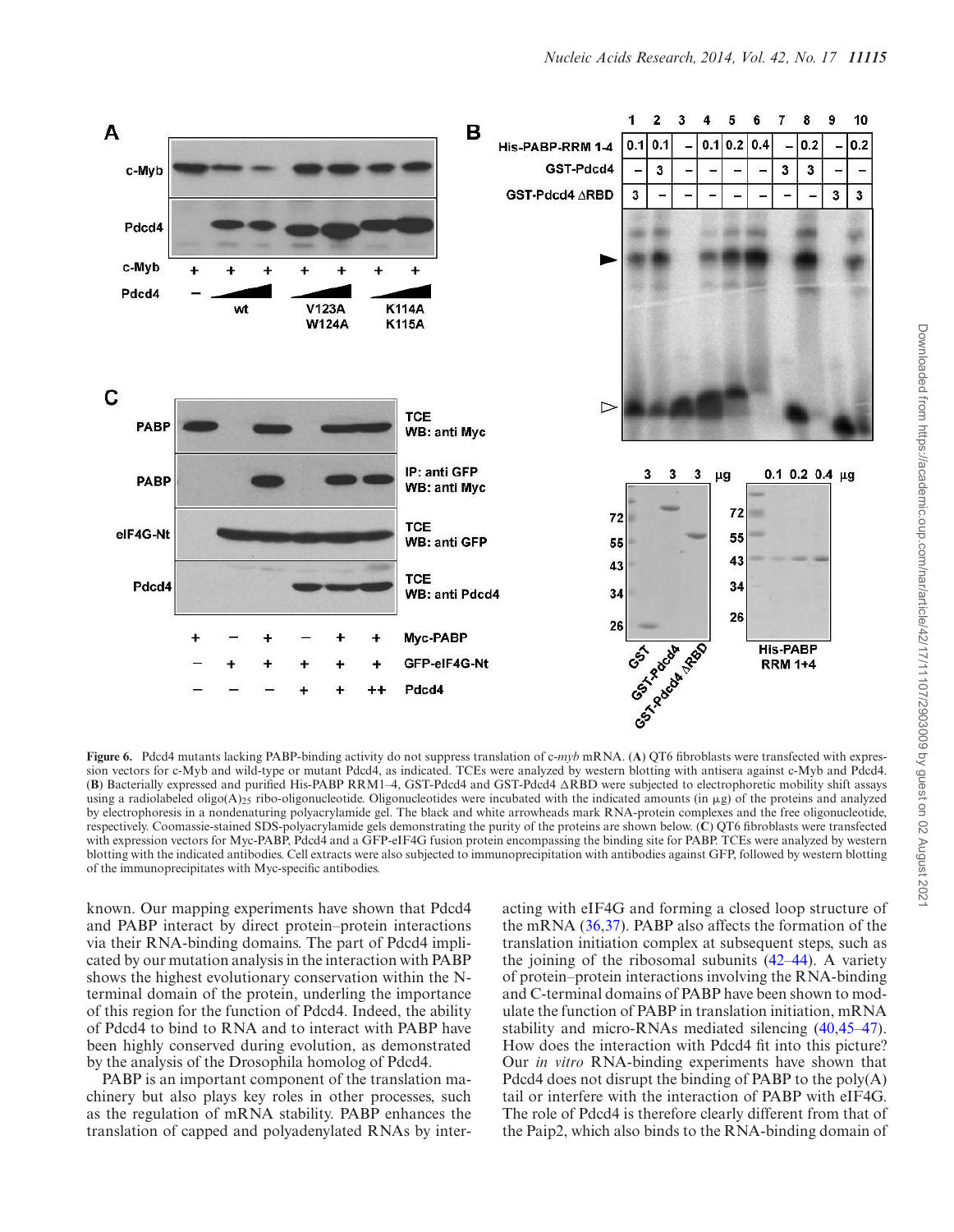

**Figure 7.** Ribosomal association of mutant Pdcd4 proteins. Hela cells were transfected with expression vectors for Flag-tagged Pdcd4-V123A/W124A (**A**), Pdcd4-K114A/K115A (**B**) or Flag-tagged wild-type Pdcd4 (**C**). Cytoplasmic extracts were prepared 20 h after transfection and fractionated by sucrose density gradient sedimentation. Individual gradient fractions were analyzed by western blotting with antibodies against Pdcd4 (top), the Flag-tag (middle) and by agarose gel electrophoresis to detect 18S and 28S ribosomal RNAs (bottom). In (C), western blotting were performed only with anti-Flag antibodies. The arrowheads mark endogenous and mutant Pdcd4. Because of the Flag-tag the mutant proteins have a higher molecular weight than endogenous Pdcd4 and are also visible in the top panels. (**D**) Tentative model of the regulation of c-*myb* mRNA translation by Pdcd4. Pdcd4 binds to a secondary structure formed by a part of the coding region of c-*myb* mRNA and inhibits translational elongation. The association of Pdcd4 with the RNA is stabilized by interaction with PABP.

PABP but suppresses translation by disrupting PABP RNA binding and its interaction with eIF4G (38,39). We have shown that Pdcd4 mutants that are defective for binding to PABP have lost the ability to stably associate with ribosomal complexes during sucrose density sedimentation. This suggests that the Pdcd4-PABP interaction is required for tethering Pdcd4 to these complexes. Consistent with the notion that the interaction with PABP stabilizes Pdcd4 on its mRNA targets our data show that Pdcd4 mutants that do not interact with PABP, fail to suppress the translation of c-*myb* mRNA. If Pdcd4 in this case blocks translation elongation by directly binding to sequences located within

the coding region of the RNA, as suggested by our previous work, one might suspect that translating ribosomes will weaken or disrupt the Pdcd4-RNA interaction. The ability of Pdcd4 to bind PABP might therefore be important to stabilize Pdcd4 on the RNA or allow it to rebind to the RNA in case it is displaced by an approaching ribosome. Thus, PABP appears to function as a cofactor helping Pdcd4 to exert its suppressive function. Figure 7D depicts a tentative model for the regulation of c-*myb* mRNA translation by Pdcd4. Some aspects of this model are reminiscent of the translation inhibition of Drosophila *msl-2* mRNA by the SXL-UNR co-repressor complex (44). The SXL-UNR complex binds PABP without interfering with the PABPeIF4G interaction and closed-loop formation of the *msl-2* RNA, suggesting that the SXL-UNR complex requires PABP as a cofactor for translation suppression. It is worth pointing out that the Pdcd4 RNA-binding domain is the target of post-translational modifications, such as phosphorylation of serine 67 by p70s6K or AKT kinases (17,48) or methylation of arginine 110 by PRMT5 (26). It is conceivable that these modifications also affect the binding of PABP, thereby linking translational suppression of specific mRNAs by Pdcd4 to signal transduction pathways.

In summary, our work demonstrates that Pdcd4 interacts with the PABP, a key player in the control of translation. This interaction has been highly conserved during evolution and contributes to the role of Pdcd4 as translation suppressor. Given the multifunctional role of PABP in translation and RNA-metabolism our work also raises the possibility that Pdcd4, by modulating the binding or function of other PABP-interacting proteins, might also affect other functions of PABP.

## **ACKNOWLEDGEMENT**

We thank E. Izaurralde, C. Gueydan, M. Hentze, H. Okano and L. Waters for plasmids and antibodies.

## **FUNDING**

Deutsche Krebshilfe [Project 109269, to K.-H.K.]; Deutsche Forschungsgemeinschaft [KL 461/15-1, to K.- H.K.]; Graduate School of Chemistry (GSC-MS) [to P.S.]. Funding for open access charge: University of Münster, Institute for Biochemistry, basic funding. *Conflict of interest statement.* None declared.

## **REFERENCES**

- 1. Chen, Y., Knösel, T., Kristiansen, G., Pietas, A., Garber, M.E. Matsuhashi,S., Ozaki,I. and Petersen,I. (2003) Loss of PDCD4 expression in human lung cancer correlates with tumour progression and prognosis. *J. Pathol.*, **200**, 640–646.
- 2. Afonja,O., Juste,D., Das,S., Matsuhashi,S. and Samuels,H.H. (2004) Induction of PDCD4 tumor suppressor gene expression by RAR agonists, antiestrogen and HER-2/neu antagonist in breast cancer cells. Evidence for a role in apoptosis. *Oncogene*, **23**, 8135–8145.
- 3. Zhang,H., Ozaki,I., Mizuta,T., Hamajima,H., Yasutake,T., Eguchi,Y., Ideguchi,H., Yamamoto,K. and Matsuhashi,S. (2006) Involvement of programmed cell death 4 in transforming growth factor-beta1-induced apoptosis in human hepatocellular carcinoma. *Oncogene*, **25**, 6101–6112.
- 4. Mudduluru,G., Medved,F., Grobholz,R., Jost,C., Gruber,A., Leupold,J.H., Post,S., Jansen,A., Colburn,N.H. and Allgayer,H.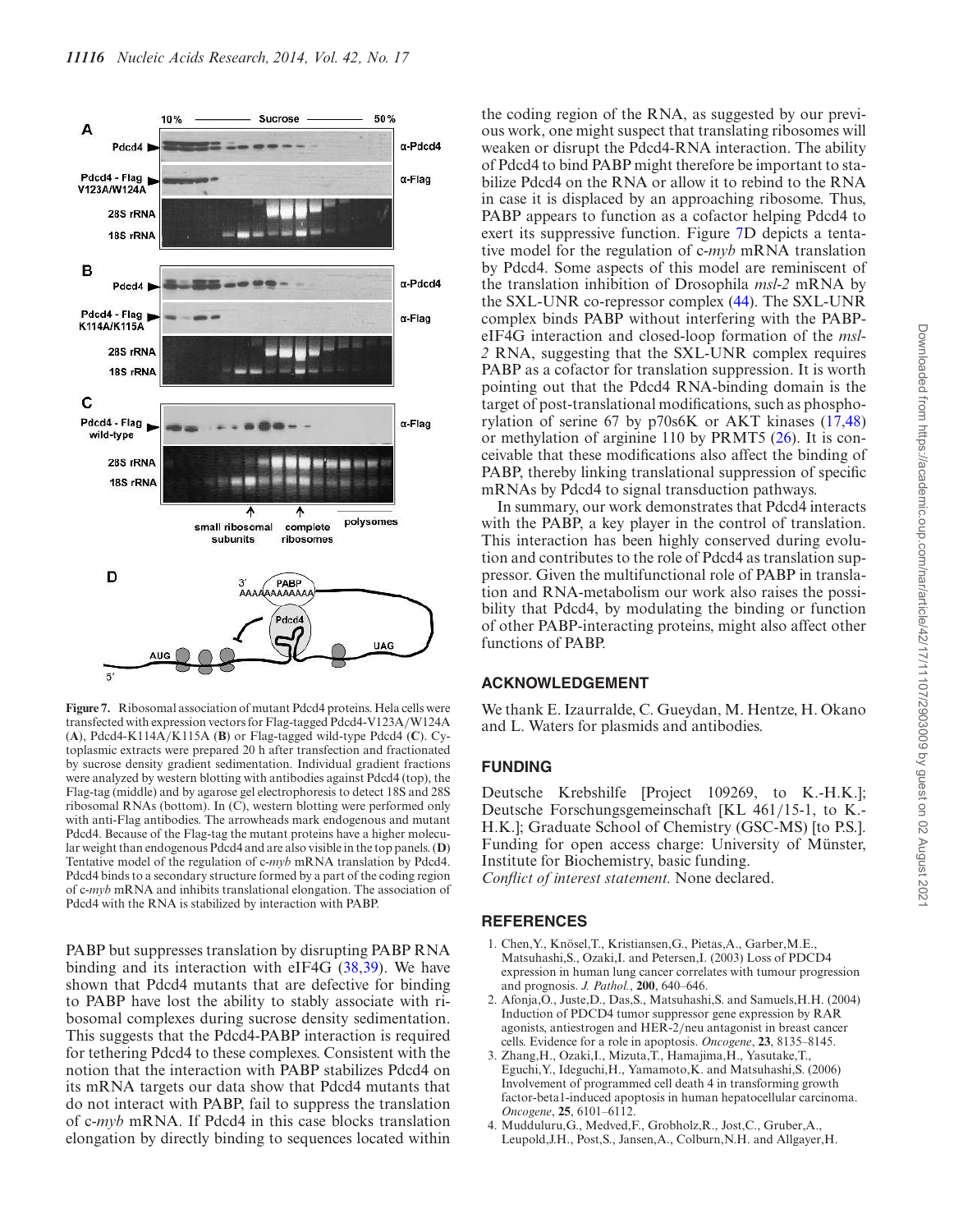(2007) Loss of programmed cell death 4 expression marks adenoma-carcinoma transition, correlates inversely with phosphorylated protein kinase B, and is an independent prognostic factor in resected colorectal cancer. *Cancer*, **110**, 1697–1707.

- 5. Wang,Q., Sun,Z. and Yang,H.-S. (2008) Downregulation of tumour suppressor Pdcd4 promotes invasion and activates both β-catenin/TCF and AP-1-dependent transcription in colon carcinoma cells. *Oncogene*, **27**, 1527–1535.
- 6. Park,Y.M., Hwang,S.J., Masuda,K., Choi,K.M., Jeong,M.R., Nam,D.H., Gorospe,M. and Kim,H.H. (2012) Heterogeneous nuclear Ribonucleoprotein C1/C2 controls the metastatic potential of glioblastoma by regulating Pdcd4. Mol. Cell. *Biology*, **32**, 4237–4244.
- 7. Frankel,L.B., Christoffersen,N.R., Jacobsen,A., Lindow,M., Krogh,A. and Lund,A.H. (2008) Programmed cell death 4 (PDCD4) is an important functional target of the microRNA miR-21 in breast cancer cells. *J. Biol. Chem.*, **283**, 1026–1033.
- 8. Lu,Z., Liu,M., Stribinskis,V., Klinge,C.M., Ramos,K.S. and Colburn,N.H. (2008) MicroRNA-21 promotes cell transformation by targeting the programmed cell death 4 gene. *Oncogene*, **27**, 4373–4379.
- 9. Asangani,I.A., Rasheed,S.A., Nikolova,D.A., Leupold,J.H., Colburn,N.H., Post,S. and Allgayer,H. (2008) MicroRNA-21 (miR-21) post-transcriptionally downregulates tumor suppressor Pdcd4 and stimulates invasion, intravasation and metastasis in colorectal cancer. *Oncogene*, **27**, 2128–2136.
- 10. Yang,H.S., Matthews,C.P., Clair,T., Wang,Q., Baker,A.R., Li,C.C., Tan,T.H. and Colburn,N.H. (2006) Tumorigenesis suppressor Pdcd4 down-regulates mitogen-activated proteinkinase kinase kinase kinase 1 expression to suppress colon carcinoma cell invasion. *Mol. Cell Biol.*, **26**, 1297–1306.
- 11. Leupold,J.H., Yang,H.S., Colburn,N.H., Asangani,I., Post,S. and Allgayer,H. (2007) Tumor suppressor Pdcd4 inhibits invasion/intravasation and regulates urokinase receptor (u-PAR) gene expression via Sp-transcription factors. *Oncogene*, **26**, 4550–4562.
- 12. Bitomsky, N., Wethkamp, N., Marikkannu, R. and Klempnauer, K.-H. (2008) siRNA-mediated knock-down of Pdcd4 expression causes up-regulation of p21(Waf1/Cip1) expression. *Oncogene*, **27**, 4820–4829.
- 13. Singh,P., Marikkannu,R., Bitomsky,N. and Klempnauer,K.-H. (2009) Disruption of the Pdcd4 tumor suppressor gene in chicken DT40 cells reveals its role in the DNA-damage response. *Oncogene*, **28**, 3758–3764.
- 14. Wedeken,L., Singh,P. and Klempnauer,K-H. (2011) Tumor suppressor protein Pdcd4 inhibits translation of p53 mRNA. *J. Biol. Chem.*, **286**, 42855–42862.
- 15. Kumar,N., Wethkamp,N., Waters,L.C., Carr,M.D. and Klempnauer,K.-H. (2013) Tumor suppressor proteins Pdcd4 interacts with Daxx and modulates the stability of Daxx and the Hipk2-dependent phosphorylation of p53 at serin 46. *Oncogenesis*, **2**, e37.
- 16. Bohm,M., Sawicka,K., Siebrasse,J.P., Brehmer-Fastnacht,A., ¨ Peters,R. and Klempnauer,K.-H. (2003) The transformation suppressor protein Pdcd4 shuttles between nucleus and cytoplasm and binds RNA. *Oncogene*, **22**, 4905–4910.
- 17. Palamarchuk,A., Efanov,A., Maximov,V., Aqeilan,R.I., Croce,C.M. and Pekarsky,Y. (2005) Akt phosphorylates and regulates Pdcd4 tumor suppressor protein. *Cancer Res.*, **65**, 11282–11286.
- 18. Yang,H.S., Jansen,A.P., Komar,A.A., Zheng,X., Merrick,W.C., Costes,S., Lockett,S.J., Sonenberg,N. and Colburn,N.H. (2003) The transformation suppressor Pdcd4 is a novel eukaryotic translation initiation factor 4A binding protein that inhibits translation. *Mol. Cell Biol.*, **23**, 26–37.
- 19. LaRonde-Leblanc,N., Santhanam,A.N., Baker,A.R., Wlodaver,A. and Colburn,N.H. (2007) Structural basis for inhibition of translation by the tumor suppressor Pdcd4. *Mol. Cell Biol.*, **27**, 147–156.
- 20. Waters,L.C., Veverka,V., Bohm,M., Schmedt,T., Choong,P.T., ¨ Muskett,F.W., Klempnauer,K.-H. and Carr,M.D. (2007) Structure of the C-terminal MA-3 domain of the tumour suppressor protein Pdcd4 and characterization of its interaction with eIF4A. *Oncogene*, **26**, 4941–4950.
- 21. Suzuki,C., Garces,R.G., Edmonds,K.A., Hiller,S., Hyberts,S.G. and Marintchev,A. (2008) PDCD4 inhibits translation initiation by binding to eIF4A using both its MA3 domains. *Proc. Natl. Acad. Sci. U.S.A.*, **105**, 3274–3279.
- 22. Chang,J.H., Cho,Y.H., Sohn,S.Y., Choi,J.M., Kim,A., Kim,Y.C., Jang,S.K. and Cho,Y. (2009) Cyrstal structure of the eIF4A-PDCD4 complex. *Proc. Natl. Acad. Sci. U.S.A.*, **106**, 3148–3153.
- 23. Loh,P.G., Yang,H.S., Walsh,M.A., Wang,Q., Wang,X., Cheng,Z., Liu,D. and Song,H. (2009) Structural basis for the translational inhibition by the tumour suppressor Pdcd4. *EMBO J.*, **28**, 274–285.
- 24. Waters,L.C., Strong,S.L., Ferlemann,E., Oka,O., Muskett,F.W., Veverka,V., Banerjee,S., Schmedt,T., Henry,A.J., Klempnauer,K.-H. *et al.* (2011) Structure of the tandem MA-3 region of Pdcd4 protein and characterization of its interactions with eIF4A and eIF4G. *J. Mol. Biol.*, **286**, 17270–17279.
- 25. Wedeken,L., Ohnheiser,J., Hirschi,B., Wethkamp,N. and Klempnauer,K.-H. (2010) Association of tumor suppressor protein Pdcd4 with ribosomes is mediated by protein-protein and protein-RNA interactions. *Genes Cancer*, **1**, 293–301.
- 26. Powers,M.A., Fay,M.M., Factor,R.E., Welm,A.L. and Ulman,K.S. (2011) Protein arginine methyltransferase 5 accelerates tumor growth by arginine methylation of the tumor suppressor programmed cell death 4. *Cancer Res.*, **71**, 5579–5587.
- 27. Singh,P., Wedeken,L., Waters,L.C., Carr,M.D. and Klempnauer,K.-H. (2011) Pdcd4 directly binds the coding region of c-myb mRNA and suppresses its translation. *Oncogene*, **30**, 4864–4873.
- 28. Biyanee,A., Ohnheiser,J., Singh,P. and Klempnauer,K.-H. (2014) A novel mechanism for the control of translation of specific mRNAs by tumor suppressor protein Pdcd4: inhibition of translation elongation. *Oncogene*, doi:10.1038/onc.2014.83; [Epub ahead of print].
- 29. Yang,H.S., Knies,J.L., Stark,C. and Colburn,N.H. (2003) Pdcd4 suppresses tumor phenotype in JB6 cells by inhibiting AP-1 transactivation. *Oncogene*, **22**, 3712–3720.
- 30. Bitomsky, N., Böhm, M. and Klempnauer, K.-H. (2004) Transformation suppressor protein Pdcd4 interferes with JNK-mediated phosphorylation of c-Jun and recruitment of the coactivator p300 by c-Jun. *Oncogene*, **23**, 7484–7493.
- 31. Shiota,M., Izumi,H., Tanimoto,A., Takahashi,M., Miyamoto,N., Kashiwagi,E., Kidani,A., Hirano,G., Masubuchi,D., Fukunaka,Y. *et al.* (2009) Programmed cell death protein 4 down-regulates Y-box binding protein-1 expression via a direct interaction with Twist1 to suppress cancer cell growth. *Cancer Res.*, **69**, 3148–3156.
- 32. Hwang,S.K., Baker,A.R., Young,M.R. and Colburn,N.H. (2014) Tumor suppressor Pdcd4 inhibits NF-k-dependent transcription in human glioblastoma cells by direct interaction with p65. *Carcinogenesis*, **35**, 1469–1480.
- 33. Yang,H.S., Cho,M.H., Zacowicz,H., Hegamyer,G., Sonenberg,N. and Colburn,N.H. (2004) A novel function of the MA-3 domains in transformation and translation suppressor Pdcd4 is essential for its binding to eukaryotic translation initiation factor 4A. *Mol. Cell Biol.*, **24**, 3894–3906.
- 34. Kawahara,H., Imai,T., Imataka,H., Tsujimoto,M., Matsumoto,K. and Okano,H. (2008) Neural RNA-binding protein Musashi1 inhibits translation initiation by competing with eIF4G for PABP. *J. Cell Biol.*, **181**, 639–653.
- 35. Sleeman,J.P. (1993) Xenopus A-*myb* is expressed during early spermatogenesis. *Oncogene*, **8**, 1931–1941.
- 36. Tarun,S.Z. Jr and Sachs,A.B. (1996) Association of the yeast poly(A) tail binding protein with translation initiation factor eIF-4G. *EMBO J.*, **15**, 7168–7177.
- 37. Imataka,H., Gradi,A. and Sonenberg,N. (1998) A newly identified N-terminal amino acid sequence of human eIF4G binds poly(A)-binding protein and functions in poly(A)-dependent translation. *EMBO J.*, **17**, 7480–7489.
- 38. Kahalegpour,K., Svitkin,Y.V., Craig,A.W., DeMaria,C.T., Deo,R.C., Burley,S.K. and Sonenberg,N. (2001) Translational repression by a novel partner of human poly(A) binding protein, Paip2. *Mol. Cell*, **7**, 205–216.
- 39. Karim,M.M., Svitkin,Y.V., Kahvejian,A., De Crescenzo,G., Costa-Mattioloi,M. and Sonenberg,N. (2006) A mechanism of transaltional repression by competition of Paip2 with eIF4G for poly(A) binding protein (PABP) binding. *Proc. Natl. Acad. Sci. U.S.A.*, **103**, 9494–9499.
- 40. Tritschler,F., Huntzinger,E. and Izaurralde,E. (2010) Role of GW182 proteins and PABPC1 in the microRNA pathway: a sense of déjà vu. *Nat. Rev. Mol. Cell Biol.*, **11**, 379–384.